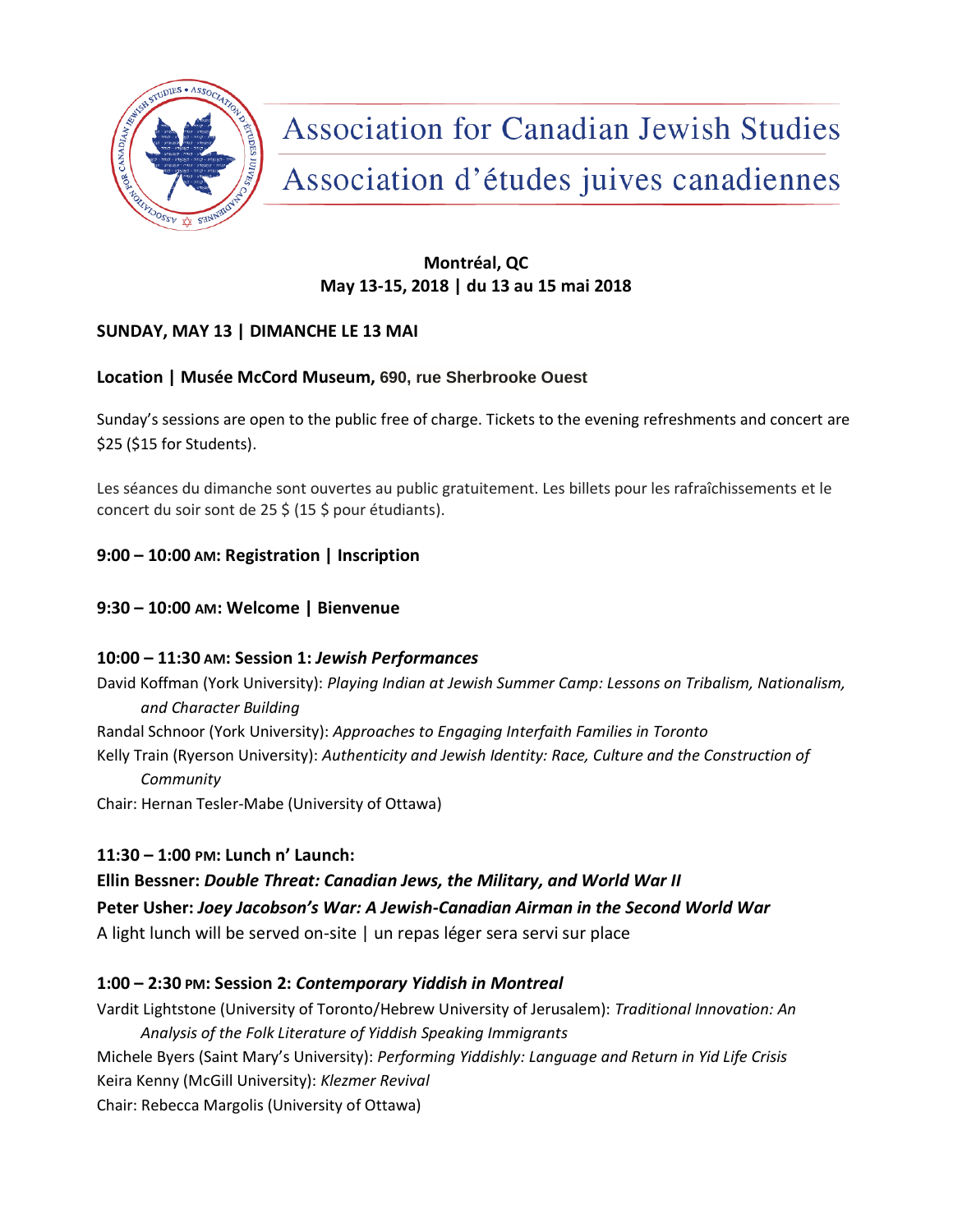## **2:30 – 3:00 PM: Coffee Break |pause-café**

# **3:00 – 4:00 PM: Judith Cohen:** *A Canadian Jewish Scholar-Performer Sings and Talks about Canada, Performance and Jewishness*

#### **4:00-5:00 PM: Session 3:** *Identity Performance*

Franklin Bialystok (University of Toronto): *Composer Srul Irving Glick and Performer Jacques Israelivitch Suite Hebraique: A Landmark Composition in Canadian Jewish Music* Hernan Tesler-Mabe (University of Ottawa): *Ottawa on the Moldau: The English-language Premiere of the* 

*Jewish Children's Opera Brundibár in Ottawa, 1977*

Chair: Randal Schnoor (York University)

### **7:00 – 8:00 PM: Awards ceremony & dessert reception | Remise des prix & réception des desserts**

#### **8:00 PM: Concert : "Musiques juives : accords sacrés et profanes"**

| Samuel Bonnet, quitare               | Interprètes:     |
|--------------------------------------|------------------|
| Nathaniel Huard, percussion          | Yolande Amzallag |
| Yoni Kaston, clarinette et accordéon | Hélène Engel     |
| Khalil Mogadem, oûd et chant         | Orel Gozlan      |

### **MONDAY, MAY 14 | LUNDI LE 14 MAI**

- **Location | Lieu: Concordia University, Atrium of the SB Building 1590 Dr. Penfield (corner Cote des Neiges)**
- **and Keynote Roundtable (from 5-7pm) at McGill University (main campus) Leacock Building (Room 232) \*refreshments will be provided\***
- **8:30 – 10:00 AM: Open Board Meeting, Association for Canadian Jewish Studies | Réunion publique, Association des études juives canadiennes**

#### **10:00 – 10:30 AM: Coffee Break | pause-café**

#### **10:30 AM – 12:00 PM: Session 4:** *Humanitarianism and the Holocaust*

- Adara Goldberg (Stockton University): *Flexing its Humanitarian Arm: The Memory of the St. Louis, Canada's Jews, and Postwar Refugee Policy*
- Magdalene Klassen (McGill University): *Going Out into the World: Humanitarianism, Assimilation, and Gender among Jewish members of the Imperial Order of the Daughters of the Empire, 1900-1939*

Barbara Weiser (Independent Scholar): *Fitting Places of Memory: Canadian Holocaust Memorials* Chair: Christopher Chanco (York University)

#### **12:00 – 1:00 PM: Lunch n' Launch:**

- **Jessica Roda:** *Se réinventer au present: Les Judéo-espagnols de France: Famille, communauté et patrimoine musical*
- A light lunch will be served on-site | un repas léger sera servi sur place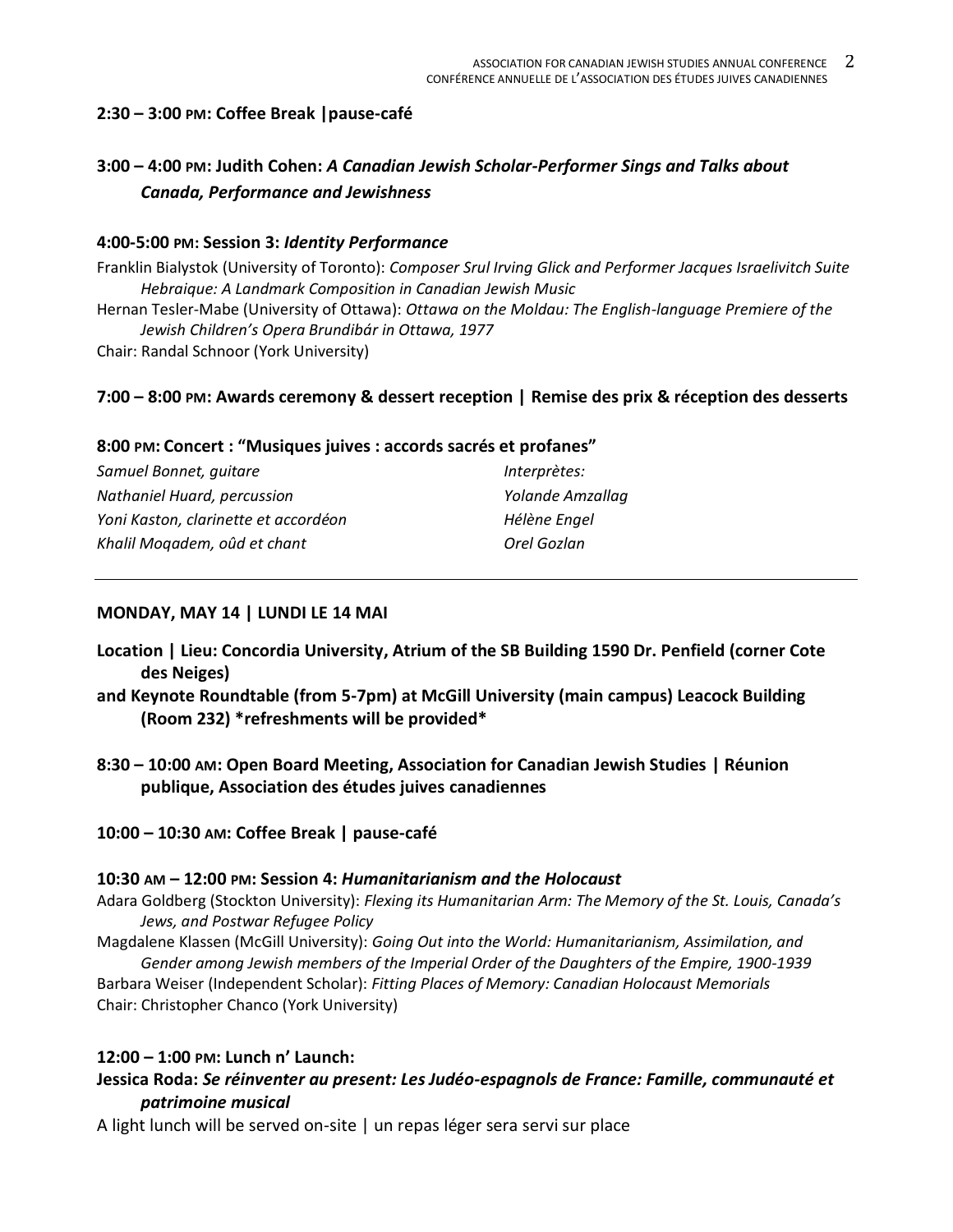### **1:00 – 2:30 PM: Session 5:** *Performing Jewish Stories*

Simone Grossman (Bar Ilan University): *Portrait du Juif en écrivain Québécois*

Sharon Gubbay Helfer (Concordia University): *Four Contemporary Montreal Rabbis: Life Stories Across Linguistic, Cultural and Denominational Divides*

Alexandria Fanjoy Silver (University of Toronto): *Performative History & Poland on the Toronto March of the Living*

Chair: Jesse Toufexis (University of Ottawa)

### **2:30 – 3:00 PM: Coffee Break | pause-café**

#### **3:00 – 4:30 PM: Session 6:** *Moments in Jewish Canadiana*

Richard Menkis (University of British Columbia) and Gerald Tulchinsky (z"l): *Jewish Reactions to the Phillips Garment Fire, (Toronto, 1950): A Study in Historiography and History* Ira Robinson (Concordia University): *A History of Halakha in Quebec* Joshua Falek (York University): *Purim as Site Rife with Jewish Abjection*

Chair: Franklin Bialystok (University of Toronto)

### **5:00 PM: Roundtable at McGill University: "***Performing Jewishness: Issues and Challenges Across Time and Cultures"*

Prof. Erica Lehrer (Concordia University) Prof Christopher Silver (McGill University) Prof. Anna Shternshis (University of Toronto) Moderator: Dr. Jessica Roda (McGill University)

**Location:** Leacock Building (Room 232) 5-7 (refreshments will be served) McGill University Main Campus

McGill's Department of Jewish Studies welcomes you to celebrate the 50th Anniversary of its founding.

#### **TUESDAY, MAY 15 | MARDI LE 15 MAI**

**Location | Emplacement : Concordia University, Atrium of the SB Building 1590 Dr. Penfield (corner Cote des Neiges)**

**8:30 – 10:00 AM: Annual General Meeting, Association for Canadian Jewish Studies | Assemblée générale annuelle, Association des études juives canadiennes**

**10:00 – 10:30 AM: Coffee Break | pause-café**

#### **10:30 AM – 12:00 PM: Session 7:** *Hasidism*

- Steven Lapidus (Concordia University) and William Shaffir (McMaster University): *Institutional Completeness and …Yet*
- Valentina Gaddi (Université de Montréal): *« We don't wanna be outlaws! » : performances de la judaïté hassidique et vivre ensemble dans le quartier d'Outremont.*
- Joshua Tapper (Stanford University): *"This Is Who I Would Become": Russian Jewish Immigrants and their*